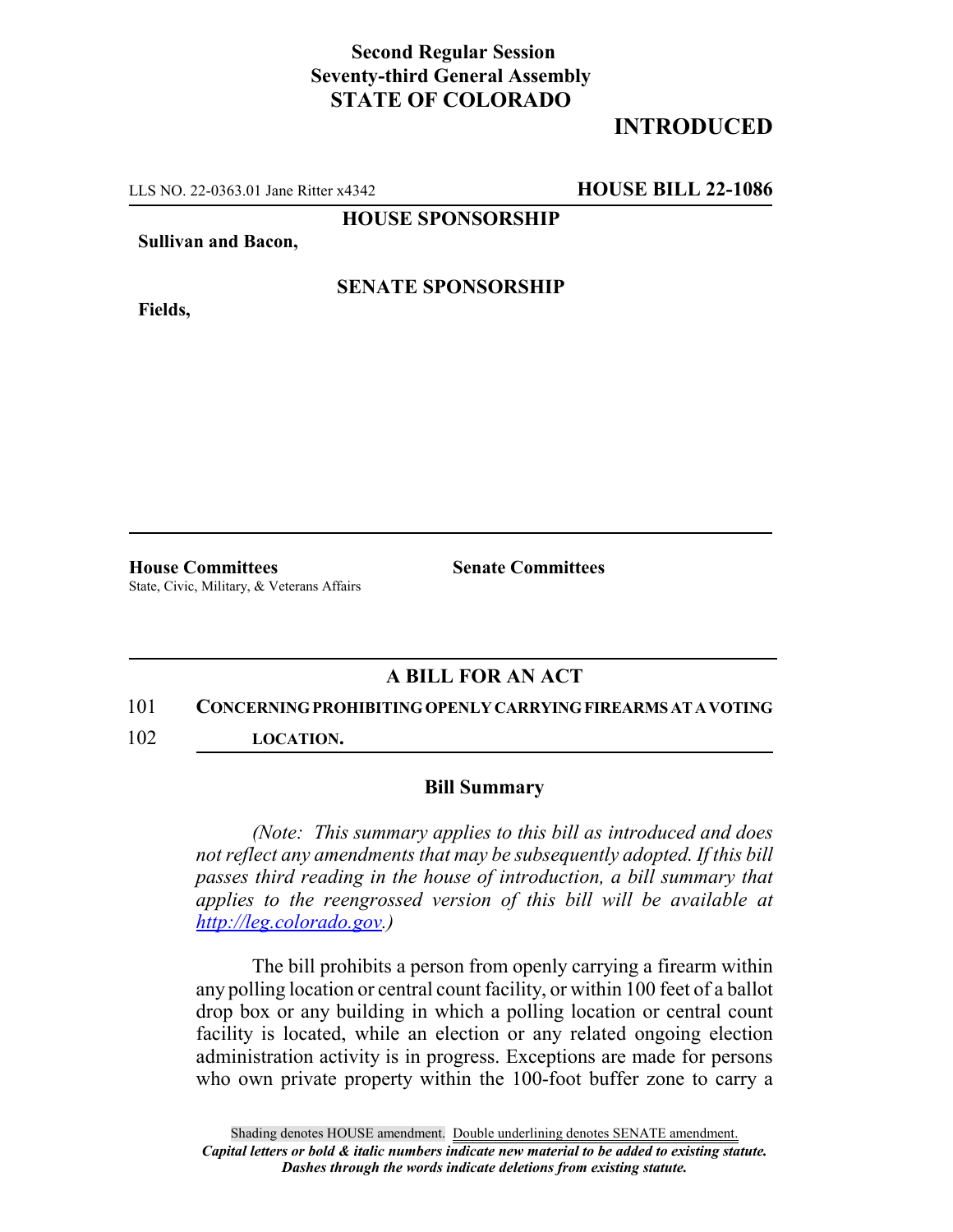firearm on the private property and for peace officers acting within the scope and authority of their duties to carry a firearm.

Openly carrying a firearm inside or within 100 feet of a polling location, central count facility, or drop box is a misdemeanor, punishable by a maximum \$1,000 fine, up to 364 days imprisonment in the county jail, or both.

 *Be it enacted by the General Assembly of the State of Colorado:* **SECTION 1. Legislative declaration.** (1) The general assembly finds and declares that: (a) The Colorado constitution guarantees free and open elections; (b) All Coloradans should be able to exercise their fundamental right to vote freely and safely; (c) Openly carried firearms in or near polling locations and drop boxes may intimidate, threaten, or coerce voters, affecting Coloradans' exercise of their voting rights; and (d) In part because of these concerns, states have regulated firearms at polling locations since the nineteenth century. (2) Therefore, the general assembly declares that regulating openly carried firearms at polling locations and drop boxes is substantially related to the general assembly's interest in providing an environment that is safe and free from intimidation for all Colorado voters and ensuring their right to vote. **SECTION 2.** In Colorado Revised Statutes, **add** 1-13-724 as follows: **1-13-724. Unlawfully carrying a firearm at a polling location or drop box - exception.** (1) (a) IT IS UNLAWFUL FOR ANY PERSON TO OPENLY CARRY A FIREARM, AS DEFINED IN SECTION 18-1-901 (3)(h), WITHIN ANY POLLING LOCATION, OR WITHIN ONE HUNDRED FEET OF A DROP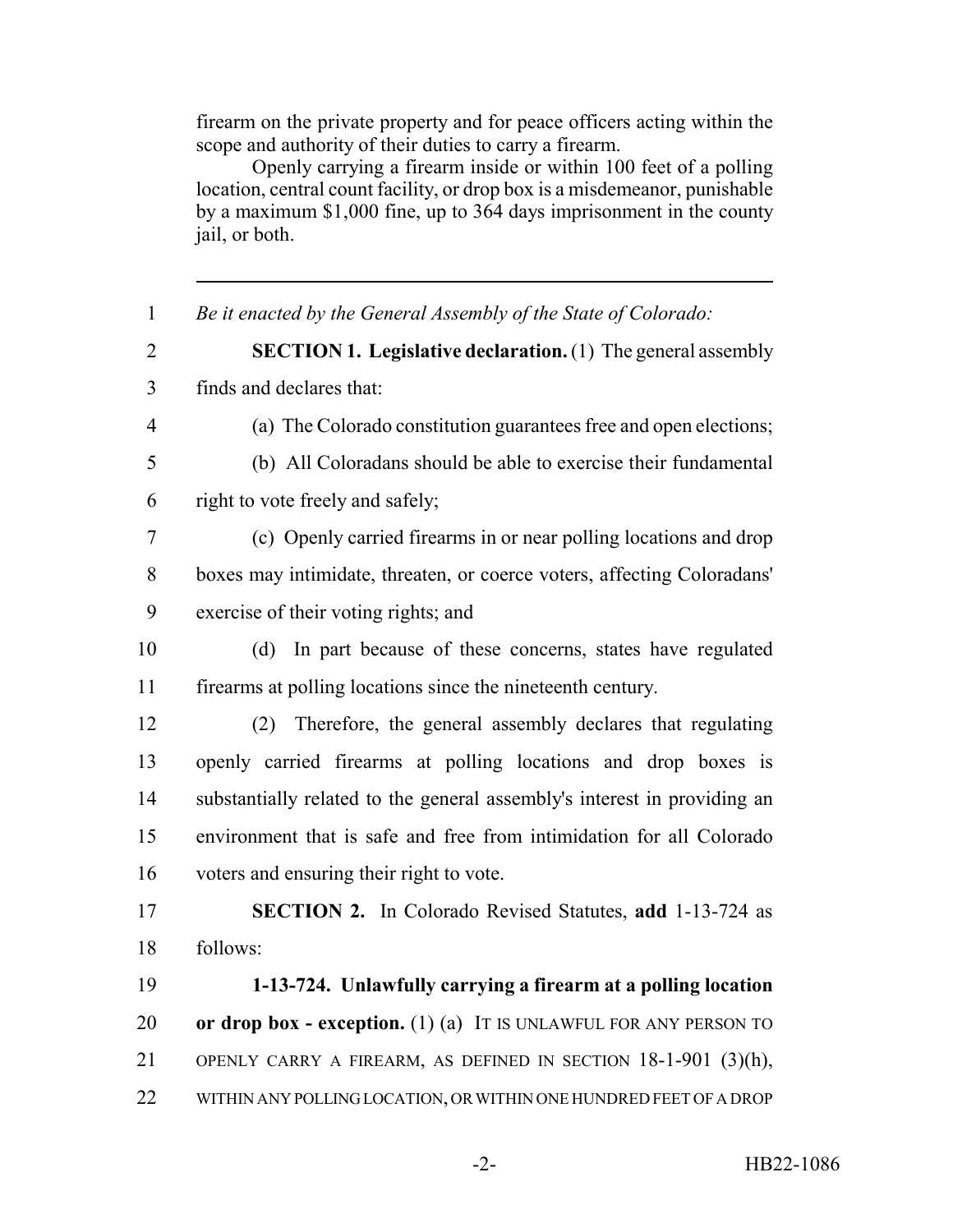BOX OR ANY BUILDING IN WHICH A POLLING LOCATION IS LOCATED, AS PUBLICLY POSTED BY THE DESIGNATED ELECTION OFFICIAL, ON THE DAY OF ANY ELECTION OR DURING THE TIME WHEN VOTING IS PERMITTED FOR ANY ELECTION.

 (b) IT IS UNLAWFUL FOR ANY PERSON TO OPENLY CARRY A FIREARM, AS DEFINED IN SECTION 18-1-901 (3)(h), WITHIN A CENTRAL COUNT FACILITY, OR WITHIN ONE HUNDRED FEET OF ANY BUILDING IN WHICH A CENTRAL COUNT FACILITY IS LOCATED, DURING ANY ONGOING ELECTION ADMINISTRATION ACTIVITY RELATED TO AN ACTIVE ELECTION CONDUCTED BY THE DESIGNATED ELECTION OFFICIAL, AS PUBLICLY POSTED BY THE DESIGNATED ELECTION OFFICIAL.

 (c) THIS SUBSECTION (1) DOES NOT APPLY TO A PERSON WHO OPENLY CARRIES A FIREARM THAT THE PERSON OWNS ON THE PERSON'S PRIVATE PROPERTY THAT IS WITHIN THE ONE-HUNDRED-FOOT BUFFER ZONE OR WHILE TRAVELING DIRECTLY BETWEEN THE PERSON'S PRIVATE PROPERTY AND A PLACE OUTSIDE THE ONE-HUNDRED-FOOT BUFFER ZONE.

 (2) THIS SECTION DOES NOT APPLY TO A PEACE OFFICER, AS DESCRIBED IN SECTION 16-2.5-101, ACTING WITHIN THE SCOPE OF THE PEACE OFFICER'S AUTHORITY AND IN THE PERFORMANCE OF THE PEACE OFFICER'S DUTIES.

21 (3) ANY PERSON WHO VIOLATES THIS SECTION IS GUILTY OF A 22 MISDEMEANOR AND, UPON CONVICTION THEREOF, SHALL BE PUNISHED BY A FINE OF NOT MORE THAN ONE THOUSAND DOLLARS, OR BY IMPRISONMENT IN THE COUNTY JAIL FOR NOT MORE THAN THREE HUNDRED SIXTY-FOUR DAYS, OR BY BOTH FINE AND IMPRISONMENT.

**SECTION 3. Safety clause.** The general assembly hereby finds,